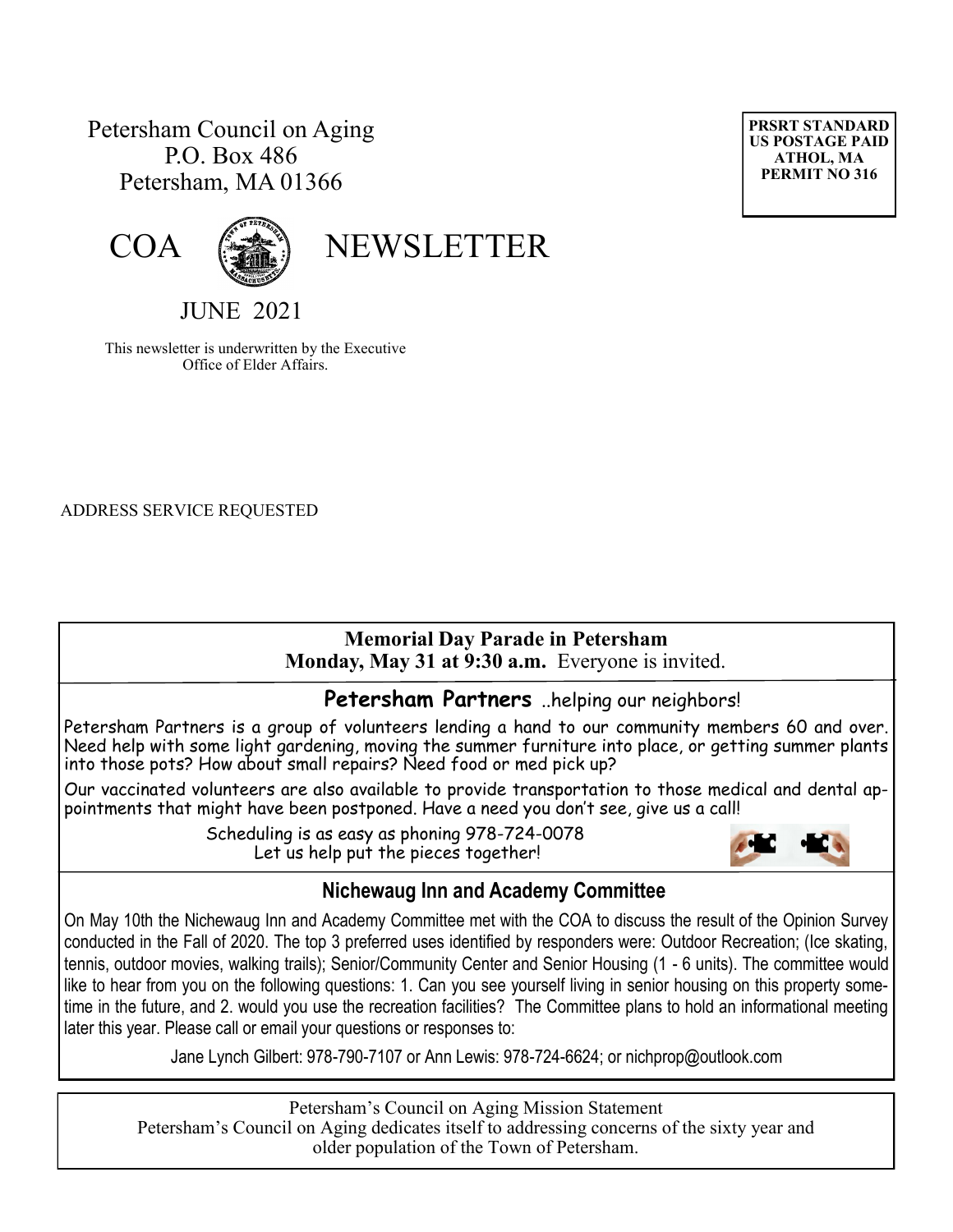# **PETERSHAM EVENTS AND NOTICES**

#### **Annual Congregational Church Fair and Tag Sale**

**Where:** At the Congregational Church grounds - 21 North Main Street - Please follow Covid-19 Protocols **When**: Saturday, July 17th **Time:** 9 a.m. to 1 p.m.

#### **Petersham Art Center — Art Outside**

**When:** Saturday, May 29th **Time:** 3 to 5 p.m. **Where**: 8 North Street

The Petersham Art Center invites everyone to an outdoor Reception on the Art Center grounds. Enjoy delicious refreshments, good cheer. Visit artists and friends. Visiting artists will be in attendance working on projects. Visit the Shop, open Thursday through Sundays, 12 Noon to 4 p.m. *Rain date: May 30th.*

#### **Petersham Friday Market**

**When:** Begins Friday, June 4 **Time:** 3 to 6 p.m. **Where**: Petersham Common **What:** Market returns for 2021 with area grown produce, fresh food, local artisans, and live music.

#### **St. Peter's Church Sunday Mass**

Mass will be held each Sunday at 9:30 a.m. outdoors, weather permitting

#### **InterFaith Sunday Service**

**Where:** Congregational Church, 21 N. Main St. **When**: Sunday May, 30, 2021 @10:30 a.m. & Flag Raising 10:20 a.m.

## **SCAM TEXTS that LIE** (AARP Bulletin March 2021)

Scammers are using text messages the same way they using phishing emails. The psychological hook built in is that people feel they do not get texts from random strangers. Texting scams use bogus offerings from big named companies to get your password, your username and your credit card information. Protect yourself by keeping your phone number to yourself– don't post it on Facebook. If you get a text from outside your phone contacts look for misspellings and grammar issues. Ask yourself if the offer sounds too good to be true. If you are offered a gift go the company's website to see if the promotion exists. **Delete texts that you cannot verify.** If the text looks like a message from your bank– call the number on your account or on the back of your credit card. Don't ever call the number in the text message.

## **COA BOARD NOTES**

- The COA Board met on May 10, 2021 at 10:00 a.m.
- April 14, 2021 Board **Meeting Minutes** were approved as amended.
- **Treasurer's Report** was read and approved.
- **Reminder:** Grab n Go Lunches will continue until indoor meals are approved.
- **Enrichment programs:** Storyteller Davis Bates & Musician Dan Kirouac will be rescheduled once indoor meals are approved. Watch for future updates.
- **Health Programs:** No Health programs are currently scheduled due to Covid-19 restrictions.
- **Fitness Programs:** Chair Yoga, and Floor Yoga continue to be held in the Town Hall. Tai Chi will end on May 26th and resume in the Fall. See Fitness section for details.

**Discussions:**

- **(1)** The Board continues to look for **new members**. Interested: Contact Kay Berry at 978-724-6610
- **(2)** Phil Hanno contacted the **Big E** and was told that any grant opportunities would not be known until the end of July. He will look into the cost of the bus and tickets.
- **(3)** Sheila Youd reported that the awarding of the cane to Petersham oldest citizen is on hold until it is safe to present it after a lunch. Roy Nilson offered to make time to have the COA present the cane at a Friday Market on the Common.

 *The next Board meeting will be on: Monday, June 14, 2021 at 10 a.m. in the Lower Town Hall.*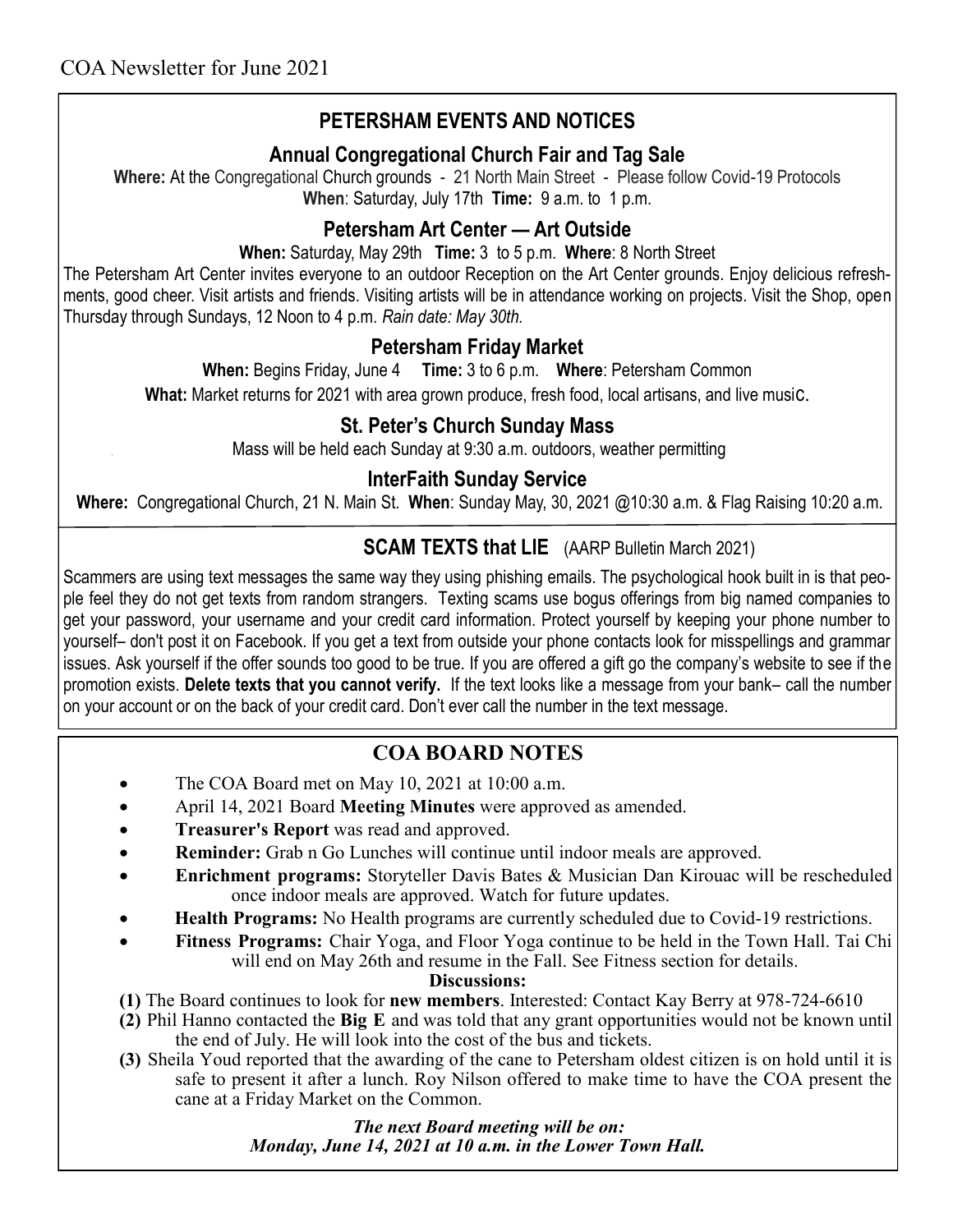#### **Quotes from Actual Insurance Claims**

**In an attempt to kill a fly, I drove into a telephone pole. I collided with a stationary truck coming the other way. The pedestrian had no idea which direction to run. So I ran over him. Coming home, I drove into the wrong house and collided with a tree I didn't have. I had been driving for 40 years when I fell asleep at the wheel and had an accident. I told the police I was not injured, but on removing my hat I found that I had a fractured skull. I pulled away from the side of the road, glanced at my mother-in-law, and headed over the embankment.**

#### LifePath's Healthy Living Summer 2021 Workshops: FREE, Remote Workshops

Live Video Conferencing Workshops: • Full interactive curriculum on a Zoom platform • Books &handouts mailed to your home • 8-12 participants • Two workshop leaders • Technical support for new zoom users

1. *Living Well with Long-Term Health Conditions:* Provides information and practical skills that build selfconfidence and help participants assume an active role in managing one or more long-term health conditions. Topics include healthy eating, relaxation techniques, communicating with health professionals and loved ones, goal-setting, problem solving, and more. Live Video Conferencing Workshop: Seven Wednesdays, 9:30-12 p.m., Jun. 23-Aug. 4 OR Toolkit Telephone Workshop: Seven Wednesdays, 1-2:30 p.m., Jun. 23-Aug. 4

2. *Healthy Eating for Successful Aging*: For adults hoping to improve their nutrition in order to lose/gain weight, lower cholesterol, manage blood sugar levels, or live well with any chronic condition, this workshop teaches the "My Plate" guidelines, nutrition basics, label-reading, meal planning, goal setting, and problem solving. Live Video Conferencing Workshop: Seven Wednesdays, 3-5 p.m., Jun. 23-Aug. 4

3. *A Matter of Balance-Managing Concerns about Falls:* Teaches practical coping strategies to reduce the fear of falling and explores environmental risk factors and exercises that increase strength and balance. Live Video Conferencing Workshop: Nine Thursdays, 3-5 p.m., Jun. 10-Aug. 5

For more information or to register, contact Andi Waisman, Healthy Living Program Manager: at 413-773-5555 x2297 or 978-544-2259 x2297, or email awaisman@LifePathMA.org.

## **COA Sponsored SPRING/SUMMER YOGA, and T'AI CHI CLASSES**

**Tai Chi and Chair and Floor Yoga Classes are held in The Town Hall. These classes are limited to 50% of the Town Hall's capacity for each class. Masks and social distancing are required. Kay Berry is the coordinator. If you have questions, call 978-724-6610 or email: PshamCOA@gmail.com**

**T'ai Chi classes with Valerie & Nick Wisnewski will end on May 26th and resume in the fall** 

 **Chair Yoga classes with Loren Magruder are being held on Wednesdays from 10 to 11 a.m.** June 2, 9, 16, 23, and 30 Suggested Donation: \$5.00

**Floor Yoga classes with Loren Magruder are being held on Tuesdays from 10 to 11 a.m.** June 1, 8, 15 22,, and 29 Suggested Donation: \$5.00

#### **CHAIR AND FLOOR YOGA CLASSES WILL END AT THE END OF JUNE**

**Participants are asked to email or call if you are interested in attending**. **Email is [PshamCOA@gmail.com](mailto:PshamCOA@gmail.com) or phone Kay Berry at 978-724-6610.** 

**Fitness Classes have not been scheduled at this time. If you have previously attended these classes you will be notified when they are about to resume.**

> Fitness, Yoga, and T'ai Chi classes are sponsored by the Petersham Council on Aging and are underwritten by the Executive Office of Elder Affairs.